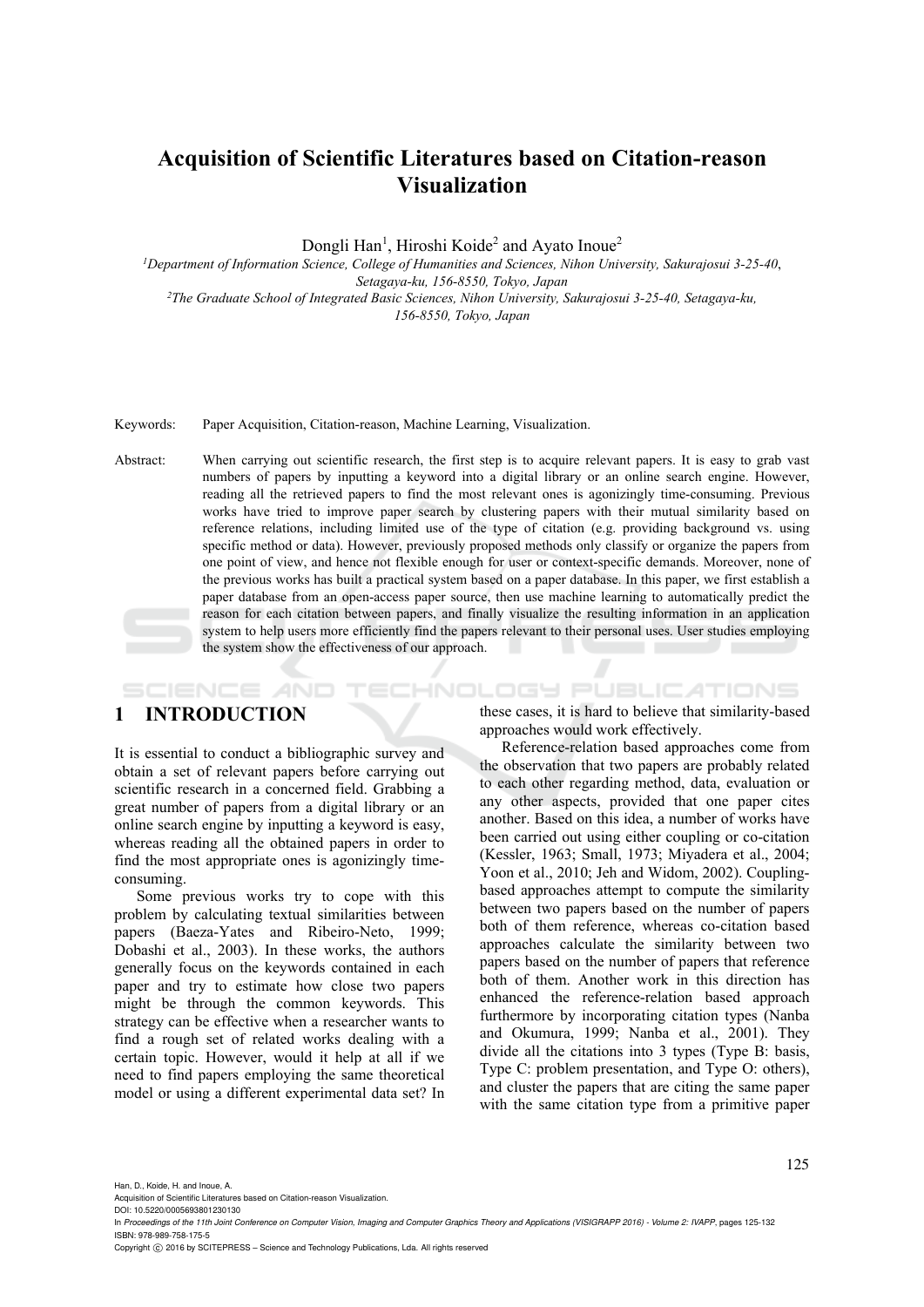set. This method is more efficient than basic reference-relation approaches described above, and has tried to solve the paper-acquisition problem from a new point of view.

However, none of the previous methods could help answer the questions we have raised at the end of the second paragraph. A paper may cite another paper for many reasons (Teufel et al., 2006). For example, a citation may be used to provide general background information, to justify an approach, to describe alternate or competing methods, to define terms, or to refer to data or methods used. In this paper, we make use of the citation-reason to help focus the search for relevant papers.

In section 2, we introduce some major differences between our citation-reason analysis schema and those of previous works. We then describe the process of establishing our paper database in Section 3. Section 4 presents our machine-learning based method for predicting the citation-reason between papers. Section 5 describes the visualization system we have built based on our idea, and an evaluation using the system. Section 6 gives some discussions and the conclusion.

# **2 CITATION-REASON ANALYSIS**

Citation-reason analysis has been a popular research field in bibliometrics and sociology since the 1960's. Many studies have been made to identify the citation-reason between two papers by handcraft (Garfield, 1979; Weinstock, 1971; Moravcsik and Poovanalingan, 1975; Chubin and Moitra, 1975; Spiegel-Rosing, 1977; Oppenheim and Susan, 1978). Since the early 2000's, researchers in computational linguistics have been trying to automate this process (Garzone and Robert, 2000; Pham and Hoffmann, 2003). However, their methods are generally rule-based, which implies a high cost of development and hence low expandability. In recent work, both Radoulov (Radoulov, 2008) and Teufel (Teufel et al., 2006; Teufel, 2010) have proved the effectiveness of machine learning in automated citation-reason analysis. Citation-reason analysis has been carried out with various purposes, but none of the previous works has been directed towards paper acquisition or reorganization as we have been considering here. We believe this has been the most important contribution we have made in this paper.

Besides, there exist some differences between our machine learning approach and those of previous works. In order to conduct fast yet efficient paper

classification, we need a set of classification categories that is neither too large to conduct effective machine learning, nor too small to make the classification meaningless. Based on Teufel's schema, we remove three categories which are difficult to distinguish from other categories, and redefine the remaining nine categories in this paper. Table 2 in Section 4 shows the categories and their definitions. Other differences include the features used for machine learning, scope determination for extracting the citation contexts, and the scale of training corpus. Above all, we have established a much bigger and more extendable database than most of the previous work to realize the practical use of our approach in paper acquisition. We will present more detailed descriptions of these aspects throughout Section 3, 4, and 5.

### **3 OUR PAPER DATABASE**

We need a scientific-paper collection to generate the training data for machine learning, and evaluate the effectiveness of our approach as well. We could, in theory, employ a dataset that has been used in any of the previous works and is reusable. Unfortunately, most of the data sets are on a small scale, merely containing hundreds of citation instances at a maximum and come from a closed collection of unidentifiable papers. These disadvantages have made the previous efforts lack expandability and reproducibility, and therefore appear ad-hoc. In this paper, we establish our own paper collection using a widely accessible paper corpus with specified description of the construction process, so that our data set could be rebuilt more easily, and our system could be reused by other. In the rest of this section, we first introduce our data source, then describe the process of generating a database from it, and finally offer some discussion of the resulting database.

#### **3.1 Data Source**

We used the annual conference proceedings of the ANLPJ (The Association for Natural Language Processing in Japan) as the data source for our paper database. This conference is an annual event of ANLPJ containing hundreds of manuscripts from researchers all over Japan, and sometimes overseas. Proceedings are published in CD-ROM since 2004 and open to the public via Internet for free since 2010 (paper proceedings were published prior to 2003) (http://www.anlp.jp/guide/nenji.html). Both the accessibility and the total number of papers satisfy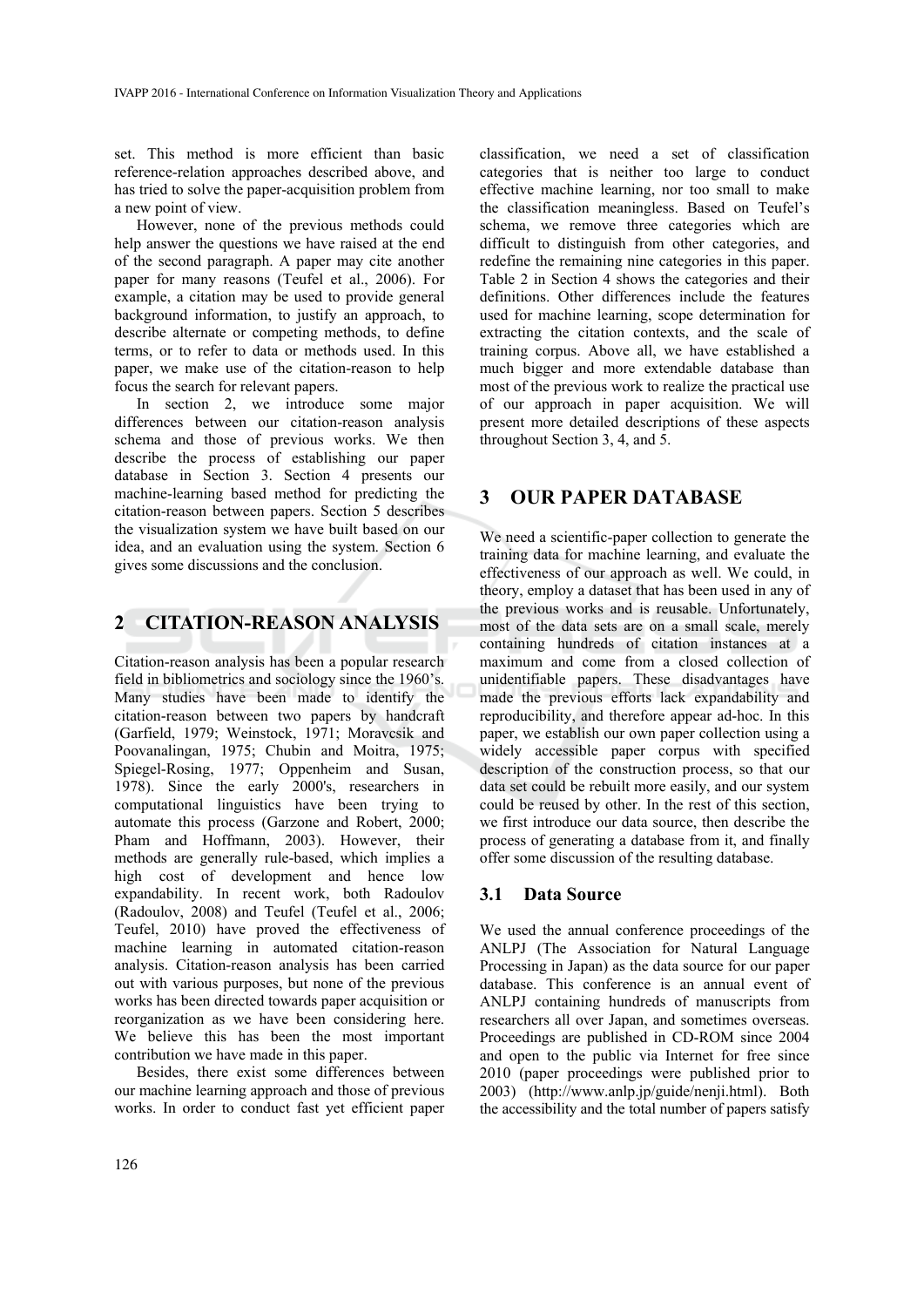our requirement in establishing a paper database from a single scientific area.

We take all the Japanese papers published in the conference proceedings since 2004 as the data source, and call them citing papers hereafter. A preliminary investigation of paper references from a randomly extracted subset of the data shows that scientific papers published in the following five paper collections are most frequently referred or cited by citing papers.

- annual conference proceedings of ANLPJ
- Journal of Natural Language Processing
- IPSJ SIG Technical Reports
- IPSJ Transactions
- IEICE Transactions

Bibliographic information of all papers that have been published in the above five paper collections satisfying the following conditions are extracted using J-GLOBAL (http://jglobal.jst.go.jp/) and CiNii (http://ci.nii.ac.jp/) manually. We call these papers cited papers in the rest of this paper.

| - being cited by one or more citing papers |
|--------------------------------------------|
| - published after 2000                     |
| - written in Japanese                      |

#### **3.2 Database Generation**

Two kinds of information are extracted from the citing papers and cited papers, and stored into the database: Macro information and Micro information. The former indicates the meta information of the papers themselves, and the latter includes the textual information inside and around each citation location. Table 1 shows the specific fields.

In our database, a unique number called paper No. is assigned to each citing or cited paper. Papers in ANLPJ have their own distinctive numbering system, based on which we have easily generated their Paper No. However, papers coming from other paper collections do not share a common numbering system, and therefore are numbered using CiNii. Other fields in the Macro information mainly include some bibliographic information about the papers. The last field i.e., the total number of citing paper's component sections, is considered as a potential feature for use in machine learning though we haven't yet used it so far.

Micro information is composed of a number of attributes related to the context where the authors refer to a cited paper within a citing paper.

 Specific fields (possible choices) Macro information citing paper No. cited paper No. citing paper's title cited paper's title citing paper's authors cited paper's authors cited paper's publication year total number of citing paper's component sections Micro information citing sentence preceding sentence succeeding sentence citation location (main body, footnote, or headline) citing text when citation location is not main body itemization (NULL, internal, anterior, or posterior) *citation-reason* (9 categories) section nubmer

The first three fields indicate the scope of the context based on which the computer predicts the citation-reason with machine learning. The citing sentence is the sentence within which a reference number appears, and the preceding sentence and succeeding sentence stand for the sentences around it. In case multiple reference numbers appear in one citing sentence, multiple records are generated in the database with the same citing paper No. and contexts but different cited paper No. On the other hand, authors might want to refer to the same cited paper more than once within the same citing paper. In this case, multiple records with the same citing paper and cited paper but different citation contexts are saved in the database as well. The citation location indicates the type of the area where the citation occurs within the paper: main body, footnote, or headline. In cases where citation locations are those other than main body, the value *null* is stored in the first three fields, and the entire footnote or the headline is extracted from the paper and stored in the field of citing text when citation location is not main body. Itemization indicates the relative position between the citing sentence and itemizations. It is assigned with *null* if the citing sentence is neither situated within nor adjacent to an itemization, otherwise one of the other three values is used according to the observed relative position. The citation-reason indicates the reason why the authors are referring to the cited paper in the citing paper. Nine possible values are used here representing nine specific categories as shown in Table 2.

Based on the above descriptions, we generated 4600 records in the database by hand. Furthermore, the second author of this paper and three

Table 1: Fields in the paper database.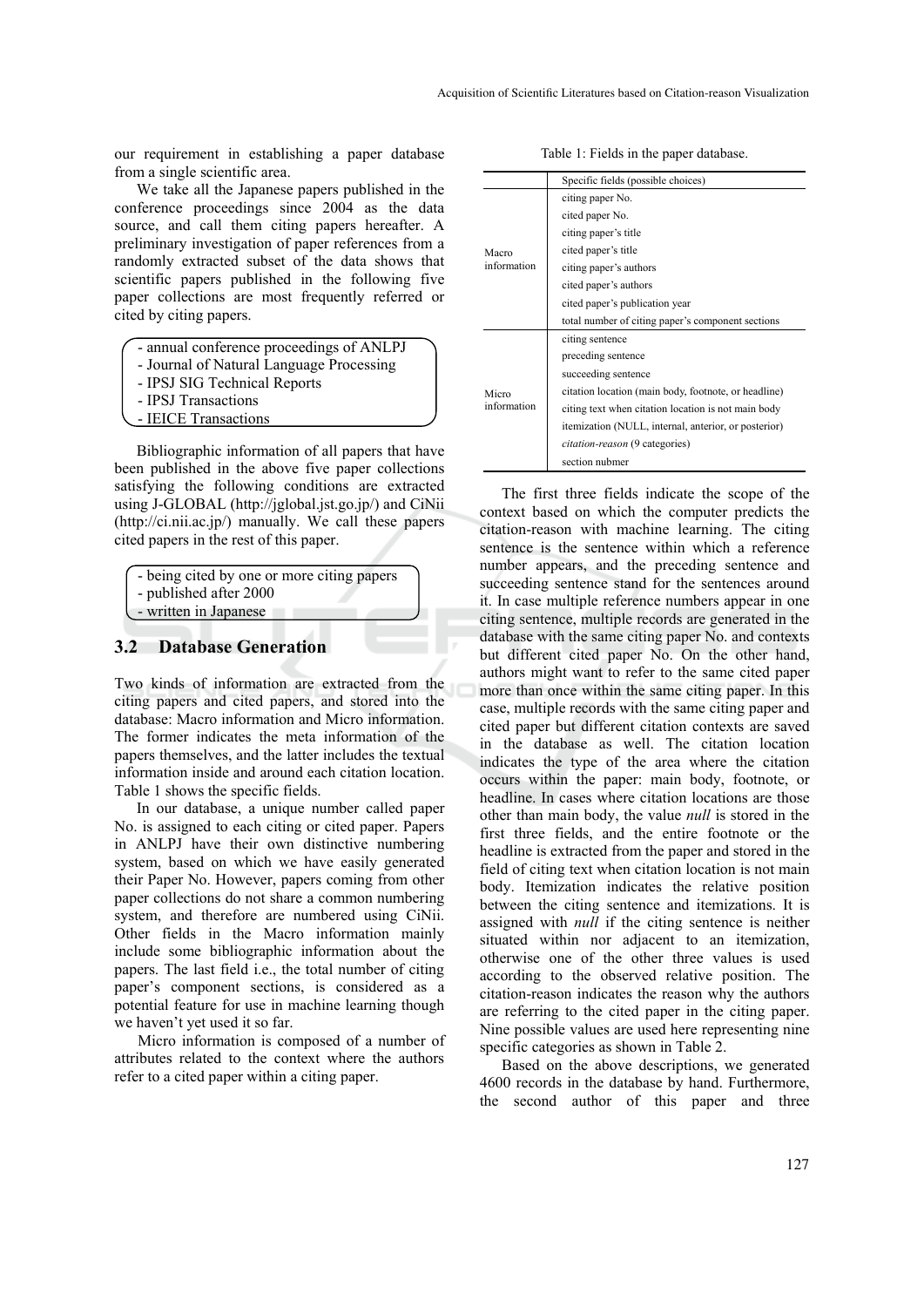collaborators extracted 900 records and annotated a citation-reason to each of them with repeated discussion and careful analysis on both the citing paper and the cited paper. This process is extremely difficult and unexpectedly time-consuming due to the ambiguous borderlines between the citationreason categories, especially for untrained first-time annotators. The 900 records are used as training data of machine learning for predicting citation-reasons as to be described in Section 4.

#### **3.3 Discussions**

We have created a scientific-paper database from which we are able to generate the training data for machine learning. Most information in the database either contributes to the machine learning process directly, or helps annotators more efficiently locate and analyze an original paper in the data source. The rest is expected to make it easier to maintain the whole database by programming.

Our database contains 4600 citation instances extracted from all the papers digitally published in ANLPJ from 2004 to 2012. Compared with the data sets used in previous citation analysis, our database has four advantages: a larger scale, a longer time span, a wide openness, and a persistent updatability. The last advantage comes from the annual renewal of ANLPJ and will definitely benefit the extendability of the database and furthermore improve the performance of the machine learning process.

On the other hand, concerns about the database include the lack of papers published prior to 2003, and the cost involved in generating new records manually from ANLPJ hereafter. We might need some semi-automated process to solve these problems to make the database more comprehensive in the future.

# **4 CITATION-REASON PREDICTION**

In this section, we describe the method proposed for predicting citation-reasons from a citing paper towards a cited paper. We take a machine-learning based approach using data extracted from the paper database described in Section 3. Here, we first introduce our citation-reason categories, then give a systematic descriptions on our machine-learning based citation-reason analysis, and finally specify our evaluation process.

### **4.1 Citation-reason Categories**

As stated in Section 2, various categories have been employed in different works. Too many categories generally need more manually annotated training data and tend to cause confusion among similar classes, whereas too few categories will not help users solve their problems in organizing or classifying papers effectively. Teufel's study seems to be the most thorough one among all the other works in citation-reason category definition (Teufel et al., 2006; Teufel, 2010). Following her idea, we remove three categories from Teufel's schema which are difficult to be distinguished from other categories by non-professional annotators, and employ the remaining nine categories as elaborated in Table 2.

Table 2: Citation-reason categories.

| Citation-reason<br>category | Definition                                                                       |  |  |  |  |
|-----------------------------|----------------------------------------------------------------------------------|--|--|--|--|
| Weak                        | describing general disadvantages of a cited paper                                |  |  |  |  |
| Coco                        | describing disadvantages of a cited paper in<br>comparison with the citing paper |  |  |  |  |
| CocoGM                      | comparing with a cited paper in aim or method                                    |  |  |  |  |
| CocoRo                      | comparing with a cited paper in result                                           |  |  |  |  |
| PBas                        | taking a cited paper as a starting point                                         |  |  |  |  |
| <b>PUse</b>                 | using tools, algorithms, or data described in a cited<br>paper                   |  |  |  |  |
| PModi                       | modifying and using a tool, algorithm, or data<br>described in a cited paper     |  |  |  |  |
| <b>PMot</b>                 | demonstrating validity of the citing paper through<br>a cited paper              |  |  |  |  |
| <b>Neut</b>                 | describing a cited paper neutrally                                               |  |  |  |  |

## **4.2 Machine-learning based Prediction**

We extract citation contexts i.e., citing sentence, preceding sentence, and succeeding sentence to compose the training dataset from 900 records which have been assigned with citation-reasons as described in Section 3. Then a Japanese morphological analyzer Mecab (http://mecab.sourceforge.net/) is applied to these citation contexts to generate unigram and bigram data respectively as features for machine learning. During this process, only nouns, verbs, and adjectives are extracted to generate each n-gram data.

Then we employ a Naïve Bayes classifier as the basic machine learning method to generate a classifier from the training data. The reason we use a Naïve Bayes classifier lies in its theoretical naiveness and its simplicity of implementation. We believe that we could obtain even better results with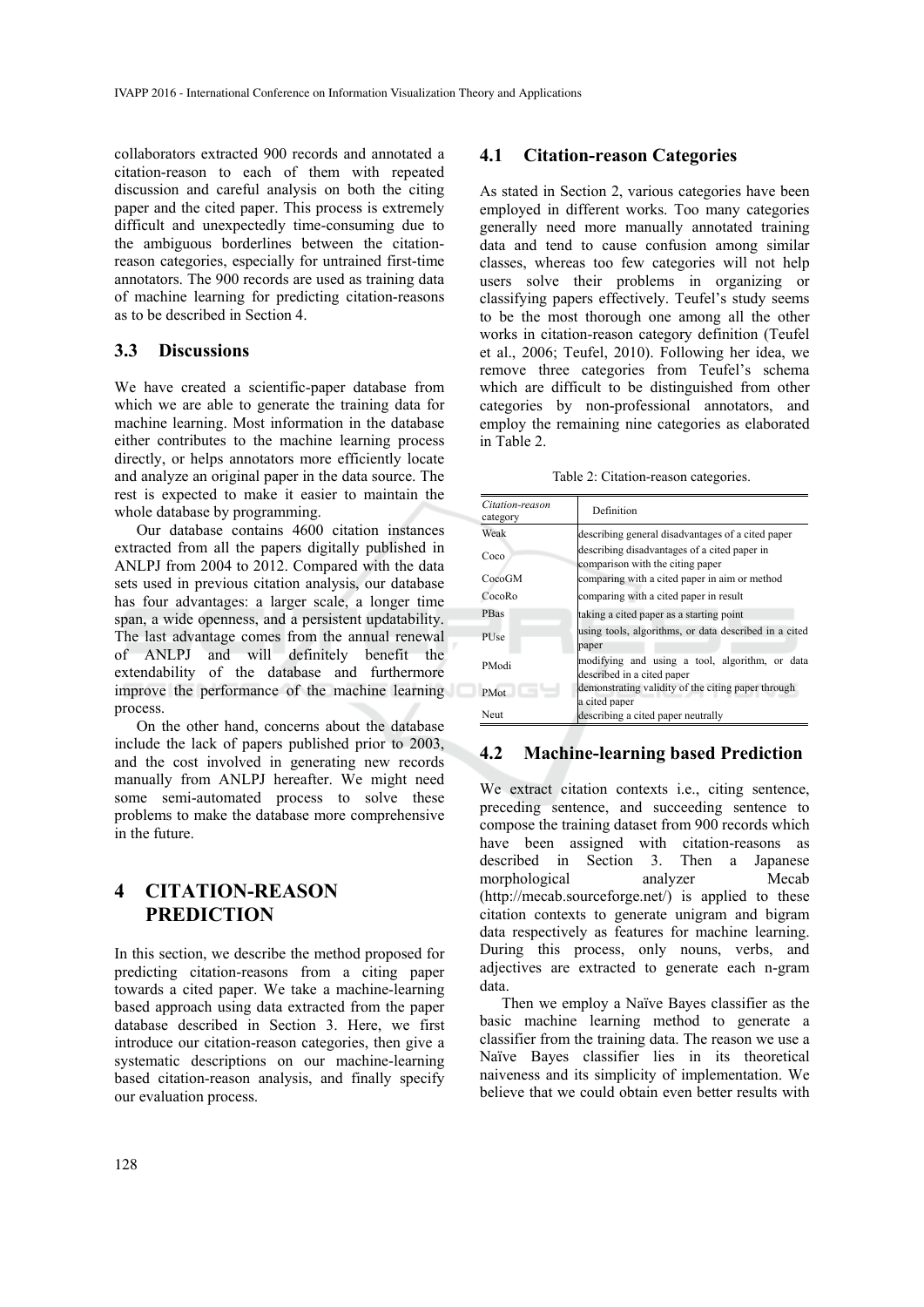other machine-learning methods if we can succeed with the simplest approach first.

Eq. (1) shows the basic idea of a Naïve Bayes classifier, where *P(con)*, *P(cat)*, *P(cat|con)*, and *P(con|cat)* indicate the probability of a context, the probability of a category, the probability of a citation-reason category provided with a particular context, and the probability of a context provided with a particular citation-reason category.

$$
P(cat | con) = \frac{P(con | cat) \times P(cat)}{P(con)}
$$
 (1)

$$
P_{uni-gram}(con | cat)
$$
  
=  $P(word_1 \land \dots \land word_j | cat)$   

$$
\approx \prod_{i=1}^{j} P(word_i | cat)
$$
 (2)  

$$
= \prod_{i=1}^{j} \frac{F(cat, word_i)}{\sum_{word \in V} F(cat, word')}
$$

*P(con|cat)* could be estimated by Eq. (2) and Eq. (3) for a uni-gram model and a bi-gram model respectively.

$$
P_{bi\text{-gram}}(con | cat)
$$
\n
$$
= P(word_1 word_2 \land \cdots \land word_{j-1} word_j | cat)
$$
\n
$$
\approx \prod_{i=1}^{j-1} P(word_i word_{i+1} | cat)
$$
\n
$$
= \prod_{i=1}^{j-1} \frac{F(cat, word_i word_{i+1})}{\sum_{word' word' \in F'} F(cat, word' word'')}
$$
\n(3)

Here, the symbol *F* stands for *frequency*. For example, *F(cat,wordiwordi+1)* indicates the total number of citation contexts that has been assigned with a particular category, and contains the bi-gram *wordiwordi+1* as well.

The symbol *V* and *V'* indicate the set of all the single words appearing in the training dataset and the set of all bi-grams respectively. The bi-gram model is an extension of the uni-gram, where a context is considered as the aggregation of all the consecutive two-word pairs.

The calculation process is simple. The system assigns one of the nine citation-reason categories to each input citation context based on the computation of each *P(cat|con)* and a comparison among them. More specifically, the category holding the highest  $P(con|cat) \times P(cat)$  is assigned to the input citation context.

On the other hand, as all the probability values used in Eq. (2) or Eq. (3) have been calculated in advance, the final determination takes up very little time. In other words, there is no time-lag problem for our machine-learning based approach.

#### **4.3 Evaluation Experiments**

We conducted several experiments to evaluate the effectiveness of our machine-learning based proposal on citation-reason prediction. Here, in order to examine the utility of the preceding and succeeding sentence for machine learning, we carry out the experiments with two kinds of contexts: the citing sentence itself, and the whole context including the citing, preceding, and succeeding sentences. We randomly divide our data into two groups: a training data set of 800 records and a test data set of 100 records. Table 3 and Table 4 show the results from our experiments.

Table 3: Results of machine-learning based citation-reason prediction.

| Language Model + Context    | Precision |
|-----------------------------|-----------|
| unigram $+$ citing sentence | 17%       |
| unigram $+$ whole context   | 26%       |
| $bigram + citing sentence$  | 66%       |
| $bigram + whole context$    | 71%       |

Table 3 shows the superiority of the bi-gram language model over the uni-gram model. This seems to be able to prove one intuition that the same collocations tend to appear in the context of citations with the same reason in Japanese scientific papers. On the other hand, using the whole context leads to a more accurate model than employing citing sentences only. In some situations, it is likely that we get even better results if we expand the contextual scope, for example, to more than one preceding or succeeding sentence, or even the whole paragraph. At the same time however, noise contained in the expanded context might produce harmful effects. For example, sometimes when multiple citation instances appear close to each other, their contexts will overlap with each other if we expand the contextual scope too widely.

Table 4: Experimental results for each citation-reason category.

|                       |  | Weak Coco CocoGM CocoRo PBas PUse PModi PMot Neut |                               |  |  |  |
|-----------------------|--|---------------------------------------------------|-------------------------------|--|--|--|
| Precision 97% 33% 56% |  |                                                   | 50\% 62\% 78\% 47\% 45\% 90\% |  |  |  |

Table 4 contains the experimental results using the bi-gram model and the whole context for each citation-reason category. *Weak* and *Neut* work very well, which conforms with the intuition. On the other hand, *PModi* and *PMot* seem to be unreliable. This is reasonable too. *PUse* and *PModi* are highly similar and *PModi* usually needs more contextual information to be distinguished from *PUse*.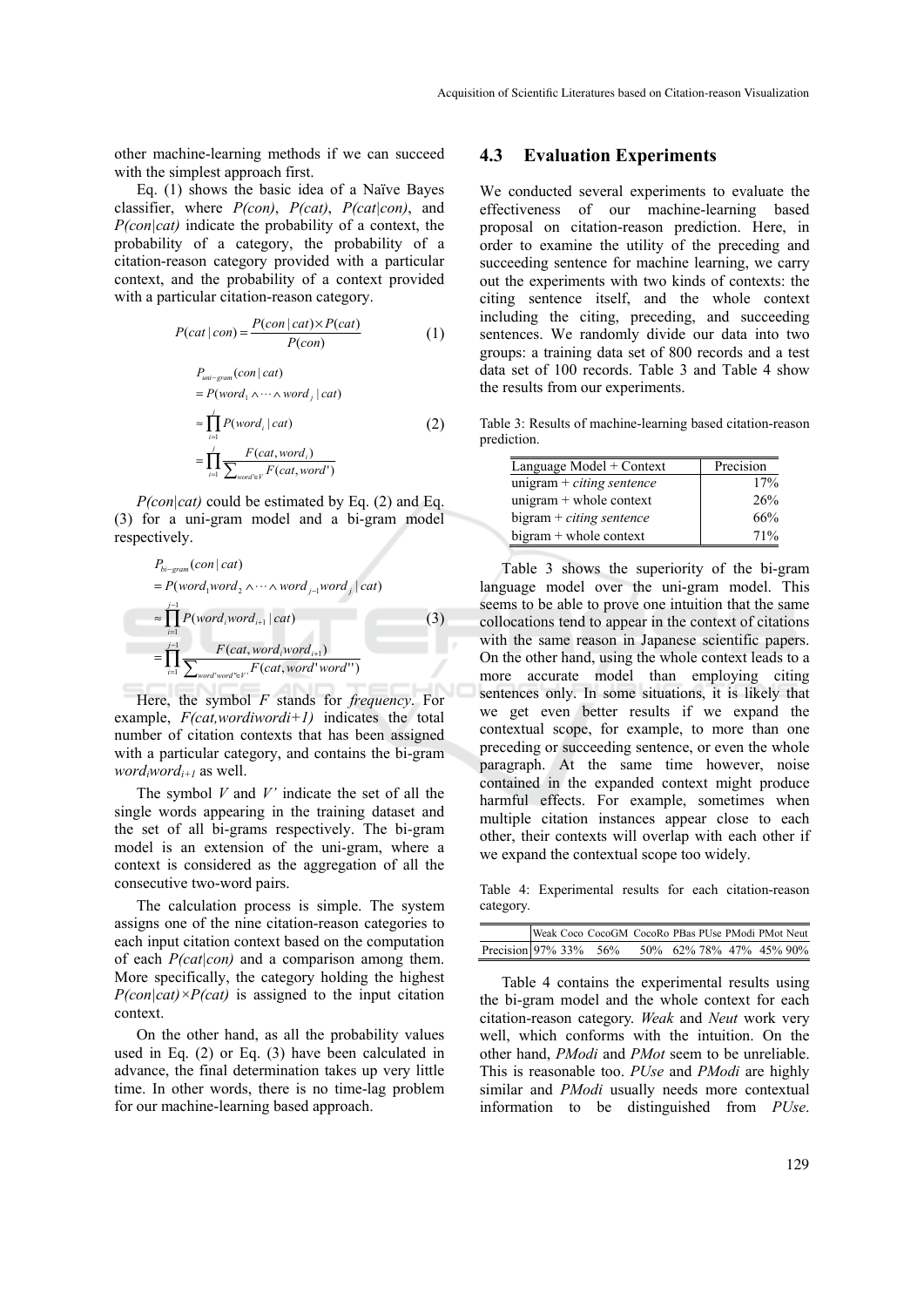Identifying *PMot* is even harder than *PModi* as demonstrating the validity of a citing paper through a cited paper sometimes seems more like a neutral description about the cited paper. The worst performance is observed in connection with the classifier for *Coco*. This might have come from the low amount of training data for *Coco* compared with other citation-reason categories, and indicates the necessity of increasing the amount of training data, especially for the categories with smaller datasets.

Table 5: Experimental results concerning training data scale and prediction accuracy.

| Scale<br>traning<br>∩t | 00 <sup>°</sup> |         | '00 | 600   |  |
|------------------------|-----------------|---------|-----|-------|--|
| 21810n                 |                 | $v_{0}$ | 53% | $5\%$ |  |

In an experiment concerning the relationship between the scale of training data and the prediction accuracy, we used the same test data set of 100 records as above. We repeat the machine learning process five times with 100, 200, 400, 600, and 800 records as training data. Precisions are shown in Table 5. The figures here reveal the fact that a larger training dataset tends to enhance the performance of the machine-learning based classifier. Given this perspective, assigning citation-reasons to the remaining un-annotated records and further enlarging the database seem to be two significant future tasks.

HNC

# **5 CITATION-REASON VISUALIZATION**

SCIENCE *A*ND

Using the paper database and the citation-reasons assigned to each citation instance, we have built a practical system attempting to visualize citationreasons to help users find relevant papers that they might be specially interested in. In this section, we first introduce the system briefly, and then describe the evaluation process to examine the effectiveness of our system.

#### **5.1 System Description**

Our system is mainly composed of three functions: Basic Paper Search, Citation-reason Visualization, and Paper Information Display. Basic paper search is the first step in paper acquisition. In this module, the system helps users find a particular paper of interest.

|    | <b>Display</b><br>Menus |                                  |                  |    |                               |                                |
|----|-------------------------|----------------------------------|------------------|----|-------------------------------|--------------------------------|
|    | Paper No.               | Title                            | Authors          |    | Cited Gount Cities Gount<br>٠ | VIEW HIST.<br>DB BATT.         |
|    | 210182-2                | 日本語は対る独活の情報と文分割                  | カ山岳商地野正和田原妃      |    |                               | Search                         |
|    | 210182-5                | ウェブ上での日本語書を取り年間支援システムの問答         | 室相格 茂木茶鍋 传路岩上。   | н  | k                             | l3.<br>$+$ case $-$            |
|    | 2102A6-5                | テキストからの読者かはを言わ読の情得               | 日本和茶             |    |                               | Search                         |
|    | 21022-1                 | テキスト処理のための固有表現接出ツールNExTの関数       | 相共文人 給水借州 電本津一   |    | k                             | Search Fields                  |
|    | 210204-2                | 原し言葉の文地界-CSJコーパスにおける文地界の定義と半角動   | 高型京作为小店店内元清食.    |    | k                             | <b>PAI</b>                     |
|    | 210303-1                | 名は関の検討体育を用いた「の」な名目に構造解析          | 禁用補出家賃支配         |    | b                             | (1) Paper No.                  |
|    | 210204-9                | 翻訳支援に有効な訳例検索の類似度計算方式と検索結果提示。     | 山下通路富士秀大倉清司。     |    | k                             | <sup>2</sup> Publication Year  |
|    | 2103P5-1                | 形態業績析器とチャンキングの経み会わせによるワイラー/歯い寄し、 | 浅原正常 检索器的        |    | k                             | <b>CO Title</b>                |
| lя | 210445-2                | 本案を用いたモンゴル陽の形態変異な                | 江原理将是用演演未材展察     |    | b                             | <b>P</b> Authors               |
| In | 210483-5                | パケーンを使用した金文祥文の日英銀眼の経理            | 前田春荒村上仁一連久和人 2   |    | k                             |                                |
| м  | 210403-7                | 管制示答机时获得解入?NTOR QAC Task3 の標案?   | 加藤恒成福本流ー科井文人     |    |                               | <b>Cited Count</b>             |
| 12 | $210405 - 4$            | ポータルサイト自動作成の試み                   | 白井:春叹卷井俊介:平野健见 1 |    |                               | @ Citing Count                 |
| 13 | 210485-1                | 多言語制限系のブラットフォームCliche            | 大会演员创新的工作下诗体。    | ı. | k                             | Display Levels                 |
| 14 | 211542-3                | 2012人名検索における翻字・サーチエンジンの事情性呼吸     | 计算方位器理中类(器師      |    |                               | Root Level Only                |
| 15 | 210562-7                | 文型パターンにおける任意要素の記述方法とその効果         | 遠藤久美子徳久縣人村上仁 4   |    | k                             | <b>Display Cited Papers</b>    |
| 18 | 210542-9                | 文型パケーンにおける名詞句翻訳のためのパケーン辞書の構築     | 2019这建筑久到人村上仁一二2 |    |                               | <b>B</b> Display Giting Papers |
| 12 | 211541-5                | 日本語2手氏録解剖形22テム(ww/S1)構築の試みと翻訳書   | 2门真任吉田设地用中图用 2   |    | b                             |                                |
| 18 | 2105A1-6                | 茶茶を用いたモンゴル読から日本語への提材録訳           | 江原螺指用田渣含木材展盘     | B  | k                             | VISUALIZE                      |

Figure 1: Basic Paper Search.

Figure 1 is a screen shot of the initial system interface. Users search the database through the grid view for a paper of interest as their starting point. During this process, users may search a paper by its title, author names, publication year, and the total number of its references or the total count of it as a cited paper. Not only full-text search but also partialmatch search is accepted here. Also, a combination of multiple search functions is allowed to bring users refined search results. For example, you can try to find a paper from ANLPJ with the word *language* in its title and more than 5 reference papers in its reference list, and that has been cited 3 times since its publication year, say, 2010. When a user finally locates a paper, she may choose to open another form to view the visualized citation-reason information starting from the selected paper above.

Figure 2 shows such a form generated during the citation-reason visualizing process. Here, a hierarchical graph has been generated automatically from the root (i.e., the starting paper), spreading to the papers cited by it in the second layer, and other papers cited by the second-layer papers or deeper ones likewise recursively. Another kind of graph could be generated in a similar way for a starting paper by locating papers citing it recursively.

The numbered boxes in Figure 2 are actually document-like icons standing for papers. A paper being cited by an upper-layer paper is located in a lower position in Figure 2. The numbers are assigned in turns to each paper automatically by the system, and don't have any special meaning.

For example, Paper 16 in Figure 2 is being cited by Paper 12, and citing Paper 17, Paper 23, Paper 24, and Paper 25 at the same time. The system just visualizes the analytical results of citation-reason that have been obtained in advance using the machine-learning based approach described in Section 4.2.

Citation-reasons are represented by straight lines with different colors for different categories. Users can also choose to highlight only one or several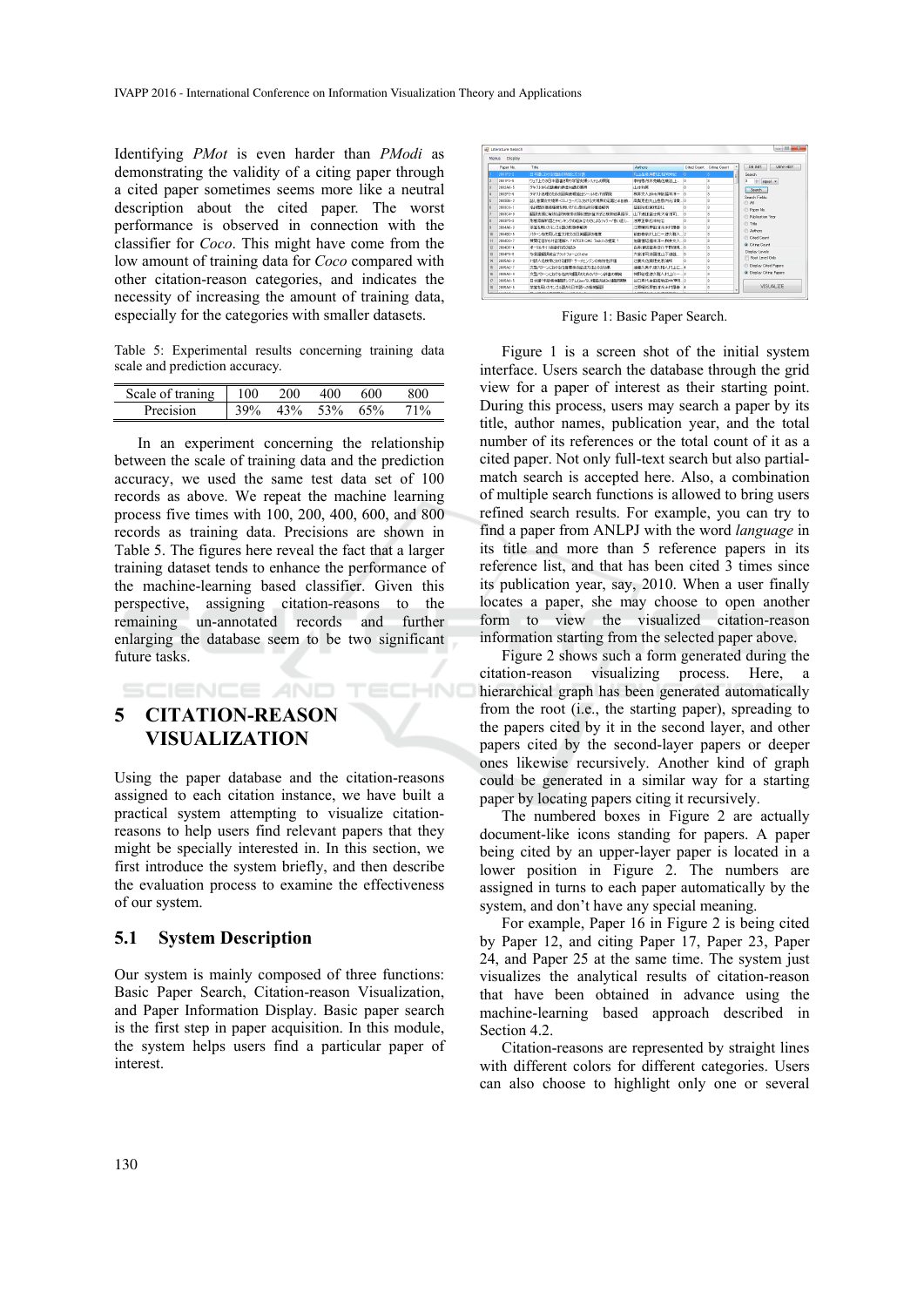categories by checking the radio button in front of each corresponding citation-reason.



Figure 2: Visualized *citation-reason* information for the starting paper.

Other available functions include moving nodes to wherever you want for clear vision, showing the multi-layer graph layer by layer, displaying specific paper information whenever you put the mouse pointer on top of a paper node, and etc. All the functions implemented are developed to help users grasp the citation-relations between papers faster and more accurately. –INI

Finally, when you double click any paper node in Figure 2, the third function, Paper information display, will create a new window, showing the specific information on the selected paper.

#### **5.2 Effectiveness Evaluation**

We conducted a set of experiments to examine the effectiveness of our system in helping users with their paper acquisition. Fourteen students that are not involved in this study have cooperated as the examinees. Three kinds of experiments, as shown below, were carried out with the same examinees.

- Experiment 1:not permitted to use the system
- Experiment 2: permitted to use the system
- except the citation-reason part
- Experiment 3: permitted to use the entire system including the citation-reason visualization function

Experiment 2 uses a simplified version of our system leaving over the straight line standing for the reference relation while removing the specific citation-reasons that were originally on top of them.

We first select one starting paper and the five most relevant papers for it from a randomly generated 50-paper subset using the database. Then in each experiment the examinees are told to select five most significantly related papers from the 50 candidate collection within 15 minutes. There is no major difference between each candidate collection, and every examinee uses a computer with exactly the same specifications. Our aim is to analyze the difference in working time and the acquisition correctness.

Table 6: Evaluation results.

|                        | Experiemnt1 | Experiment <sub>2</sub> | Experiment3 |
|------------------------|-------------|-------------------------|-------------|
| Average correct-number | 0.57        | 1.57                    | 2.57        |
| Average working-time   | 12m35s      | 9 <sub>m7s</sub>        | 9m1s        |

Table 6 shows the evaluation results. We can see from the table that using a supporting system improves the accuracy of obtaining relevant papers. The citation-reason based method even enhances this tendency with an average correct number of 2.57, which means that most of the examinees have on average correctly selected more than half of the correct answers with the help of citation-reason visualization. Similarly, the tendency shown by average working-time is also as expected. Examinees in the first experiment have to rely on their own efforts to obtain the relevant papers, which is the most time-consuming case in the three experiments. Besides, a subsequent questionnaire shows that *PBas*, *PUse*, and *cocoGM* are the most contributive citation-reasons during the process of trial and error in paper acquisition for Experiment 3.

There are still a few issues on the experimental method. First, the time limit is set to be 15 minutes, which might be insufficient for the examinees to carry out a good job. Another concern is about the system usage instruction. In order to reduce each examinee's burden, only 10 minutes were provided to examinees for understanding how to use the system in Experiment 2 and Experiment 3. An unstructured interview after the experiments even shows that a couple of examinees had not correctly understood the meaning of some of the nine citationreasons. These issues are important and need to be considered in the future.

## **6 CONCLUSIONS**

Paper acquisition is an important step in scientific research. Content-similarity-based methods and citation-reference based methods have been